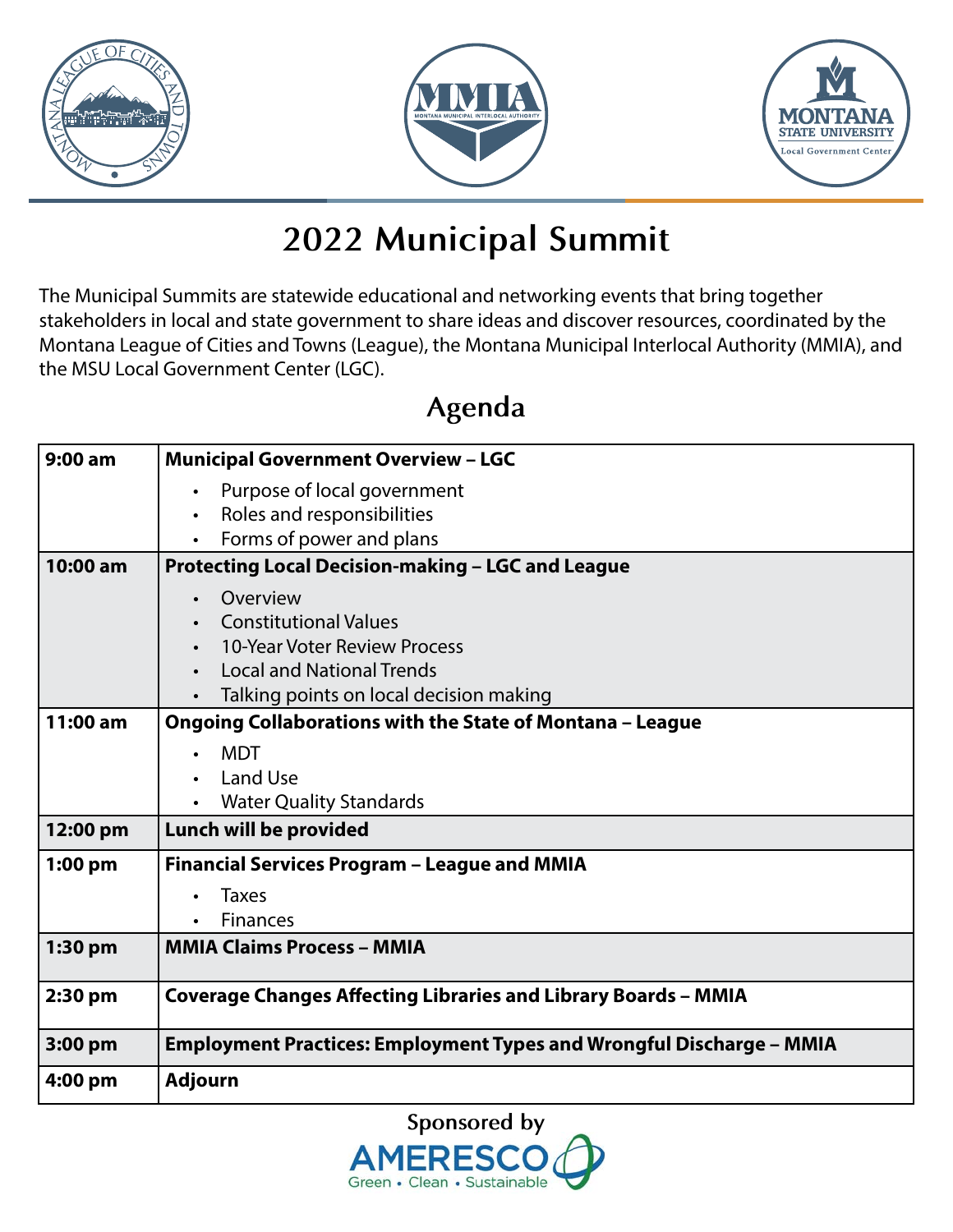## **Featured Speakers**

The Montana League of Cities and Towns is an incorporated, nonpartisan, nonprofit association of 127 Montana municipalities. Organized under a constitution originally adopted in 1931, the League has as its sole purpose the cooperative improvement of municipal government in Montana. It acts as a clearinghouse through which the municipalities cooperate for their mutual benefit.

Major policies are determined by vote of the delegates at the annual conference, implemented by an 18 member governing body elected and appointed from among the city and town delegates. The League serves as an advisory body in contacts between municipal officials and state and federal governments. By cooperating through the League the municipalities provide for themselves a research program and a legislative voice which would be impossible for any of them individually.

**Kelly A. Lynch, JD, AICP, League Executive Director**

Kelly has more than 20 years of experience as an attorney and local government advocate. She focuses on collaboration between public agencies, the private sector, and elected officials with diverse backgrounds to provide creative, efficient, and effective leadership for Montana's communities.

She has served as Deputy Director and General Counsel of the League since 2016.

Prior to joining the League, Kelly served as Community Development Division Administrator and Special Projects Legal Counsel for the Montana Department of Commerce.

Originally from East Helena, Kelly earned her Master's degree in Urban Planning and law degree from the University of California at Los Angeles.

#### **Thomas Jodoin, JD, League Deputy Director and Legal Counsel**

Thomas was the in the Helena City Attorney's Office for 15 years with 7 years as City Attorney. In that capacity he brought trusted leadership, collaborative problem solving, and advice to local elected officials, city staff, and citizens in all aspects of Montana municipal operations.

Thomas was born and raised in San Diego, California. He earned a BA in Environmental Studies from United States International University in San Diego and a JD, with a certificate in Environmental and Natural Resources Law, from the University of Montana School of Law.





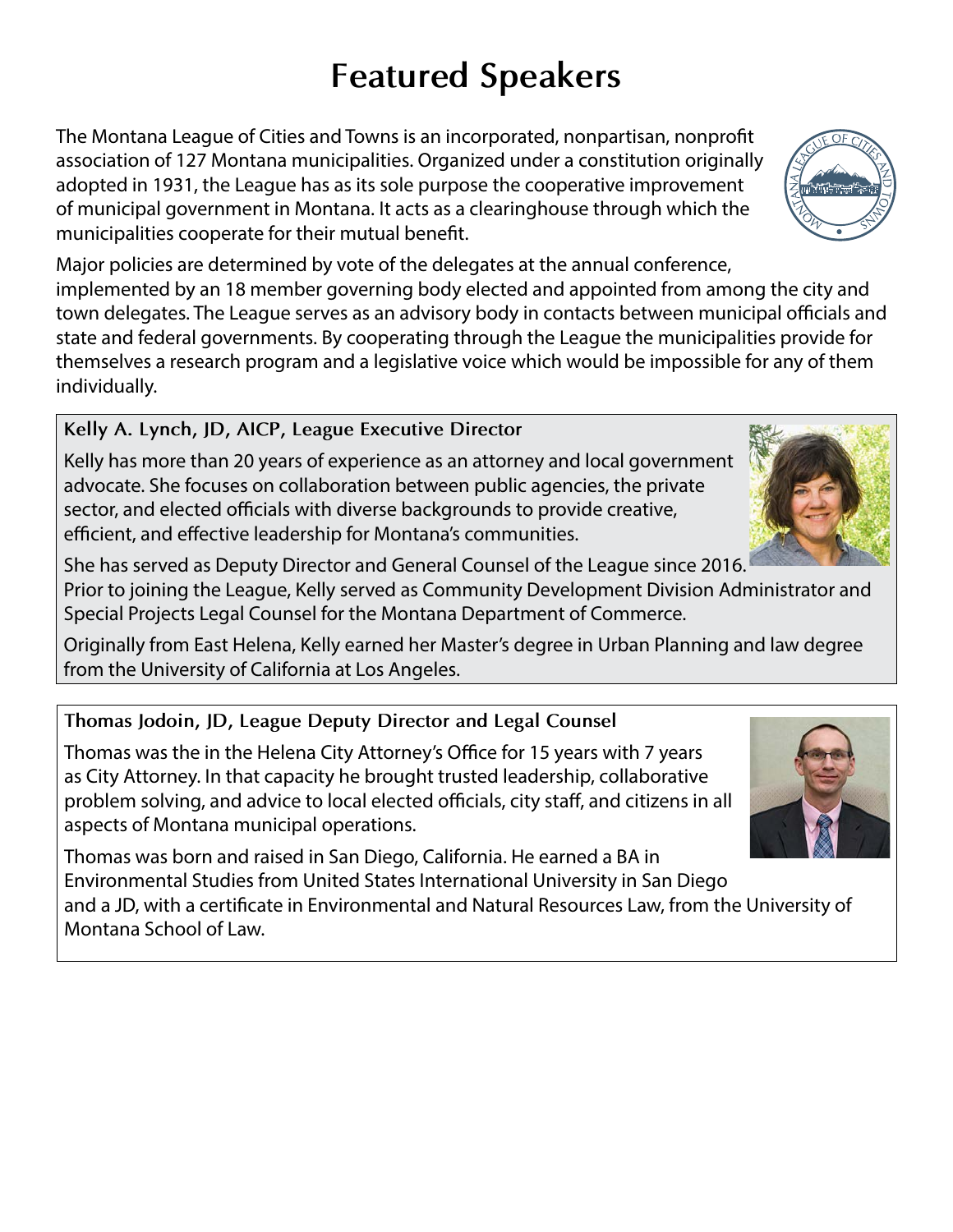# **Featured Speakers**

Our mission is to strengthen the capacities of local governmental units and provide training, technical assistance, and research services to elected, appointed, and administrative officials. We work to support Montana's cities, towns, and counties by partnering with local government practitioners and their professional associations.

#### **Dan Clark, LGC Executive Director**

Dan Clark joined the Local Government Center in April 2008. He has been serving Montana since 1997. Prior to joining the MSU Local Government Center, he served as the Statewide Director for the Montana Horizons program from 2006 to 2008. Previously, Dan worked as a Montana State University Extension faculty member in Teton County from 1997 to 2006. During this time, he served as Mayor of Choteau, Montana for four years. He earned his bachelor's and

master's degrees from the University of Arizona in Agricultural Education and taught high school agriculture for three years before joining Extension.

#### **Ashley Kent, LGC Associate Director**

Ashley joined the Local Government Center (LGC) in July 2014. She currently manages the certified education programs the LGC provides to local government officials and is developing new educational tools to enhance the LGC training offerings. Ashley earned her bachelor's degree in Business Management from Montana State University in 2012 and her Master of Business Administration

degree from the University of Montana in 2017. Prior to the Local Government Center, Ashley worked in other departments at MSU including Human Resources and Institutional Equity.

The Montana Municipal Interlocal Authority has been supporting local communities since 1986. We offer affordable self-funded coverage for Liability, Property, Worker's Compensation, and Employee Benefits, as well as risk management services to the incorporated cities and towns of Montana.

#### **Alan Hulse, MMIA CEO**

Alan has spent the last 25 years working on Risk Management and Claims issues for Montana Municipalities, including law enforcement, public works, parks & recreation, infrastructure, contracts, special events and personnel.